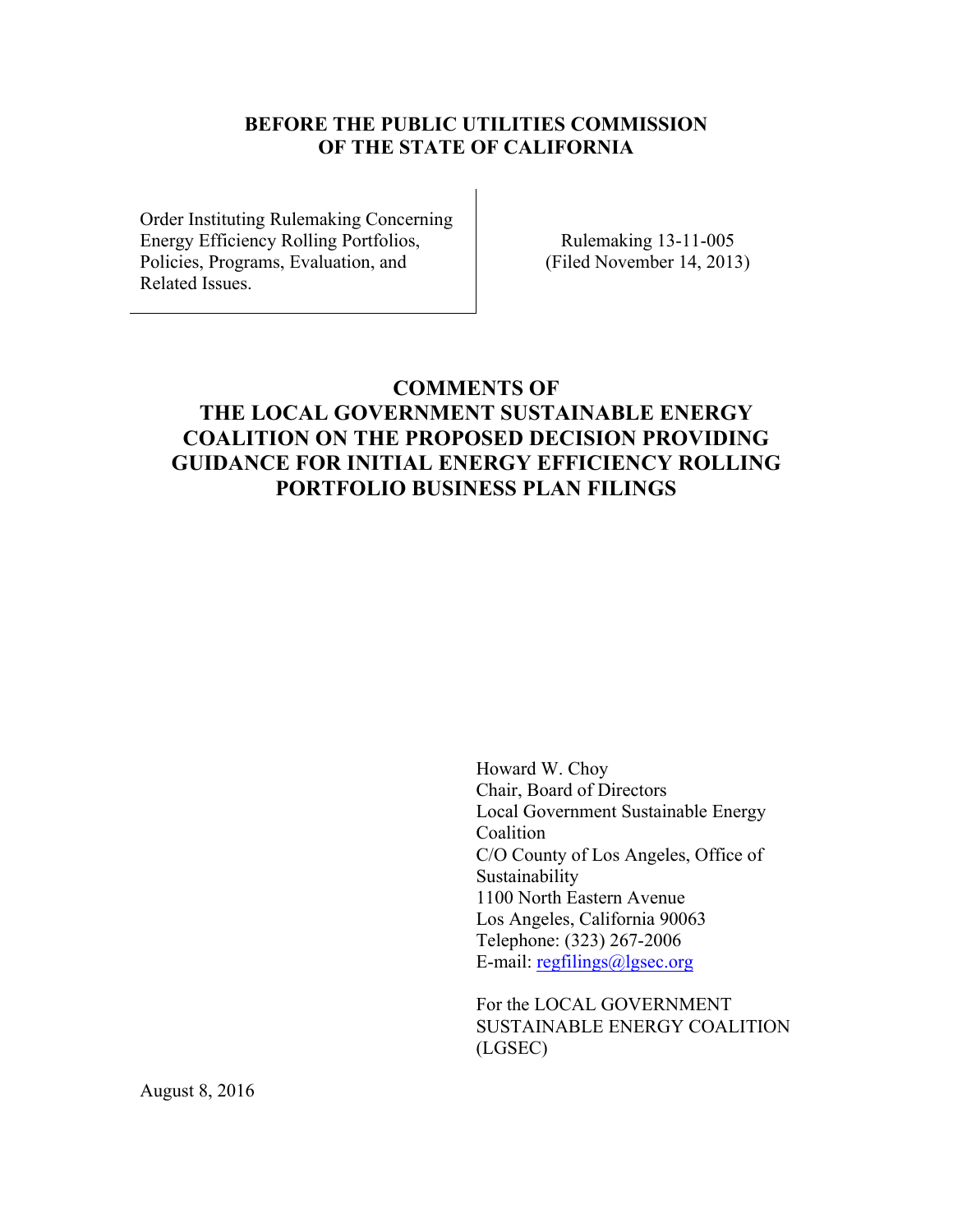#### **RECOMMENDED CHANGES TO THE PROPOSED DECISION**

The Commission should change the Conclusion of Law #42 where the Proposed Decision errs by conclusively stating that statewide treatment for Local Government Programs should not be required in the same decision it requests that a proposed business plan present implementation details of statewide treatment for Local Government Programs. The Commission should also remedy an error of omission by adding an Ordering Paragraph to direct LGSEC to coordinate its proposed business plan with other energy efficiency program administrators and file it on January 15, 2017.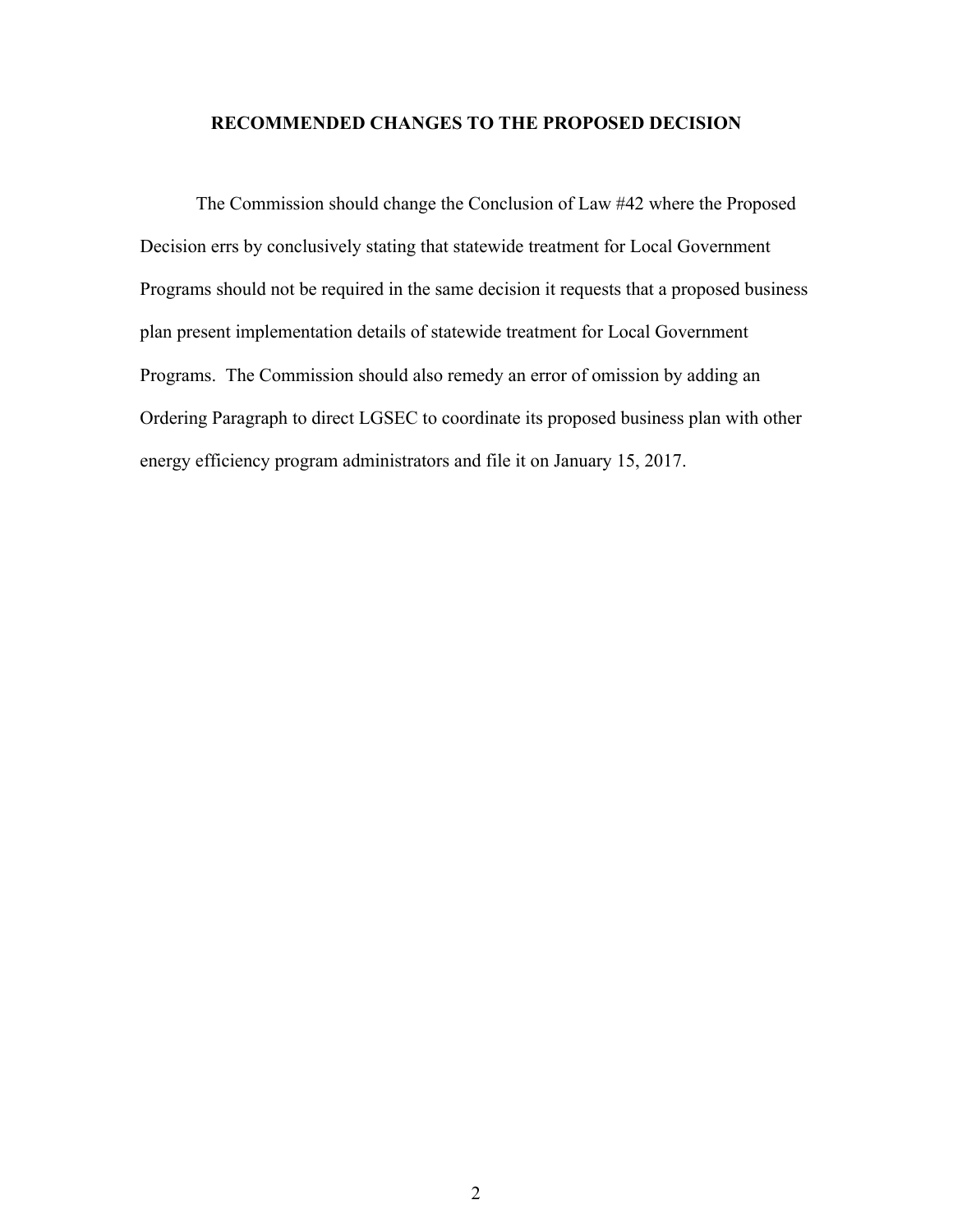### **TABLE OF AUTHORITIES**

*Commission Rules of Practice and Procedure* 

Rule 4.3……………….……………………..Page 1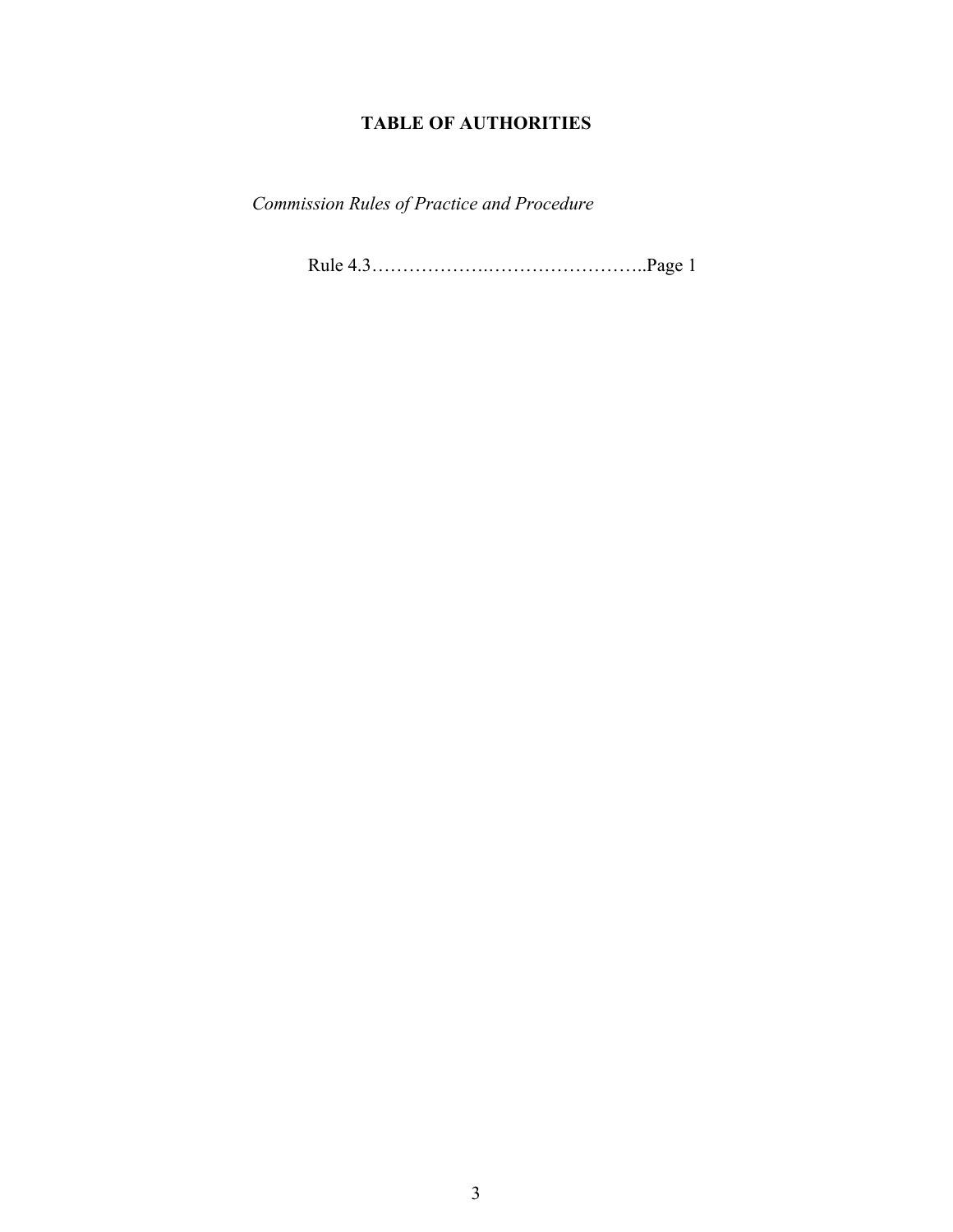#### **BEFORE THE PUBLIC UTILITIES COMMISSION OF THE STATE OF CALIFORNIA**

Order Instituting Rulemaking Concerning Energy Efficiency Rolling Portfolios, Policies, Programs, Evaluation, and Related Issues.

Rulemaking 13-11-005 (Filed November 14, 2013)

## **COMMENTS OF THE LOCAL GOVERNMENT SUSTAINABLE ENERGY COALITION ON THE PROPOSED DECISION PROVIDING GUIDANCE FOR INTIAL ENERGY EFFICIENCY ROLLING PORTFOLIO BUSINESS PLAN FILINGS**

Pursuant to Rule 14.3 of the Commission's Rules of Practice and Procedure, the

Local Government Sustainable Energy Coalition (LGSEC) submits these Comments on the Proposed Decision of Administrative Law Judge Julie Fitch, mailed July 19, 206, in this proceeding. LGSEC's Comments solely address two changes to the Conclusions of Law and Ordering Paragraphs in order to accurately reflect the discussion of the LGSEC proposal in the body of the decision.

Specifically, the PD stated:

We are interested in LGSEC's proposal, and suggest that it be discussed among the program administrators at the CAEECC to see if consensus can be reached. While we are open to the idea, we ask that it be presented in a business plan proposal for our consideration. We will not order it in this decision because it is premature, until we see the details of how such a proposal might be implemented.

PD at page 53.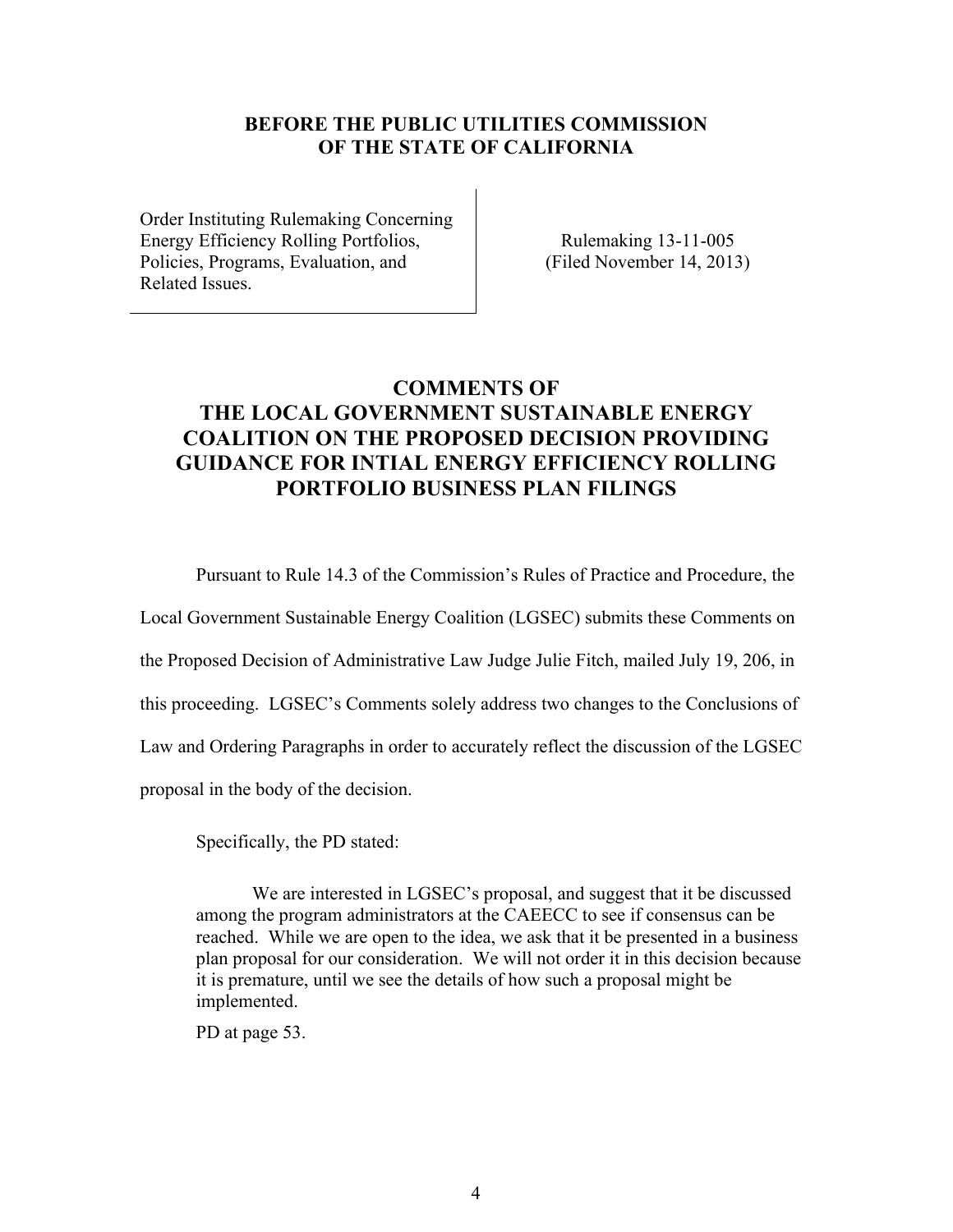LGSEC appreciates the opportunity to present a proposed business plan for the Commission's consideration. LGSEC intends to fully comply with the Commission's guidance in preparing a business plan that proposes a detailed implementation strategy for statewide administration and implementation of utility-funded local government energy efficiency programs, seeking consensus support of the program administrators in the CAEECC, and presenting it to the Commission for its consideration.

 LGSEC's Comments request two changes: 1) Conclusion of Law #42 should be amended to reflect the Commission's request to see a proposed implementation plan *before* determining whether local government energy efficiency programs should be handled on a statewide basis. This change would implement the PD's intent. The current language would actually foreclose any further action.

Conclusion of Law #42 now states: Local Government Programs should not be required to be handled in a statewide manner.

LGSEC proposes that COL #42 changed to:

#### Local Government Programs should not be required to be handled in a statewide manner **until we have considered LGSEC's proposed business plan.**

As currently worded, COL #42 would actually preclude approval of any business plan that proposes handling Local Government Programs in a statewide manner because it states conclusively that statewide treatment should not be required. The language of the PD stated that it was premature to order statewide treatment because there was not enough implementation detail to properly assess a statewide local government program proposal. Conclusion of Law #42 errs by inadvertently precluding as a matter of law, the action the Commission requests in the body of the PD, that is, the submittal of a proposed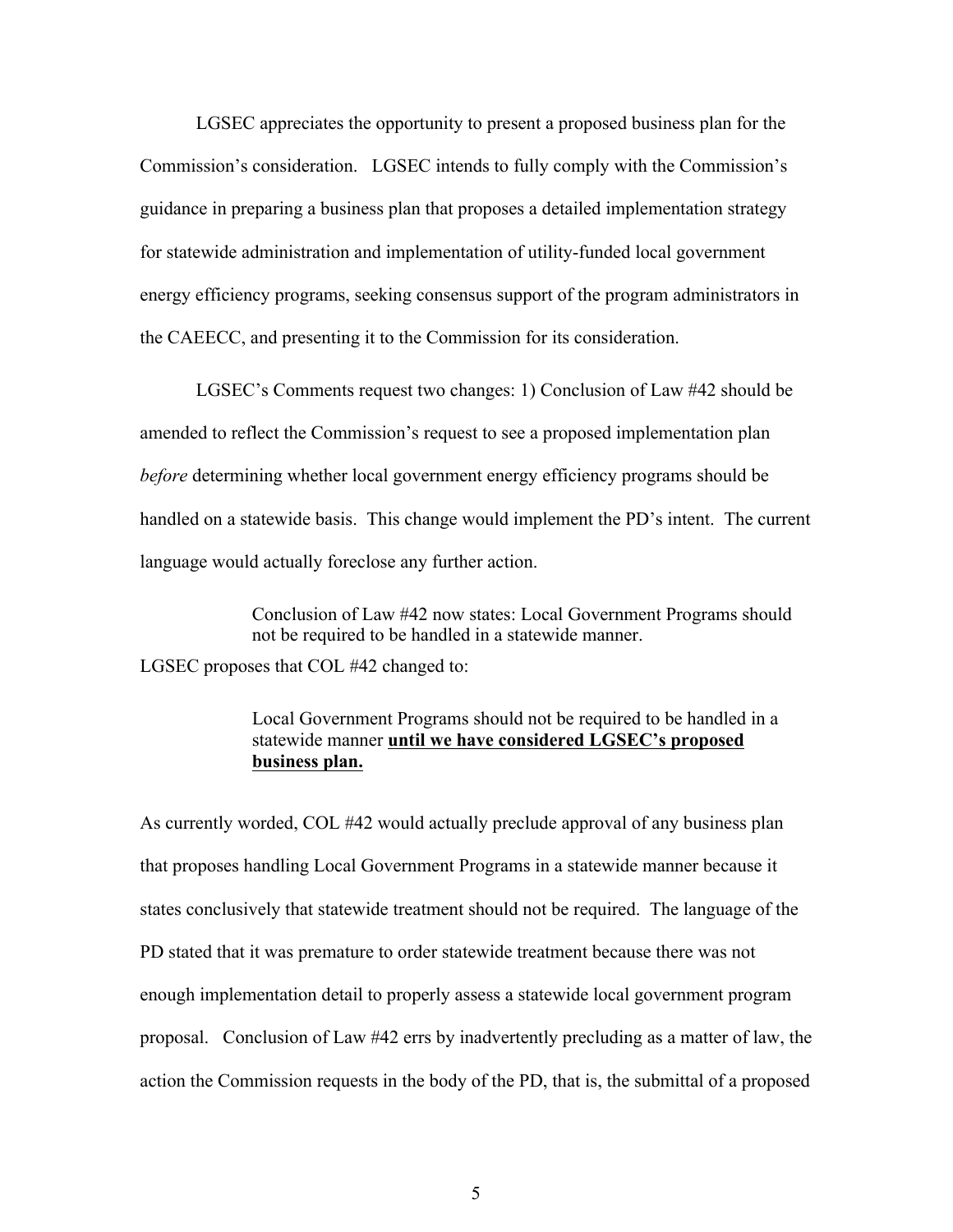business plan that addresses precisely the same subject matter. It is clearly not the intent of the PD to both request and foreclose an action. The PD specifically expresses asks that a statewide Local Government Program proposal be presented for the Commission's consideration. The Commission should remove this error by changing COL #42 to express the PD's true intent and clarifying that statewide treatment should not be ordered *until* the Commission has considered a business plan proposal. After that has occurred, the Commission can determine whether or not Local Government Programs should be handled in a statewide manner.

In addition, the PD asks LGSEC to present a proposed business plan for the Commission's consideration but does not provide an explicit procedural vehicle for the filing of LGSEC's proposed business plan. PD at page 53. Conclusion of Law #37 states that "the program administrators should propose statewide programs in their business plans and should identify through discussion at the CAEECC or other venue the appropriate lead administrator for each statewide program." COL #37, PD at pp. 84-85. Since the PD asks for a business plan to present the statewide local government program proposal, but LGSEC is not a program administrator, LGSEC seeks clarification that it should file the proposed business plan for the Commission's consideration. LGSEC urges that the Commission remedy this omission by including the following additional Ordering Paragraph in its final decision:

#### **Proposed Ordering Paragraph: LGSEC shall coordinate with other energy efficiency program administrators and file its business plan on January 15, 2017.**

6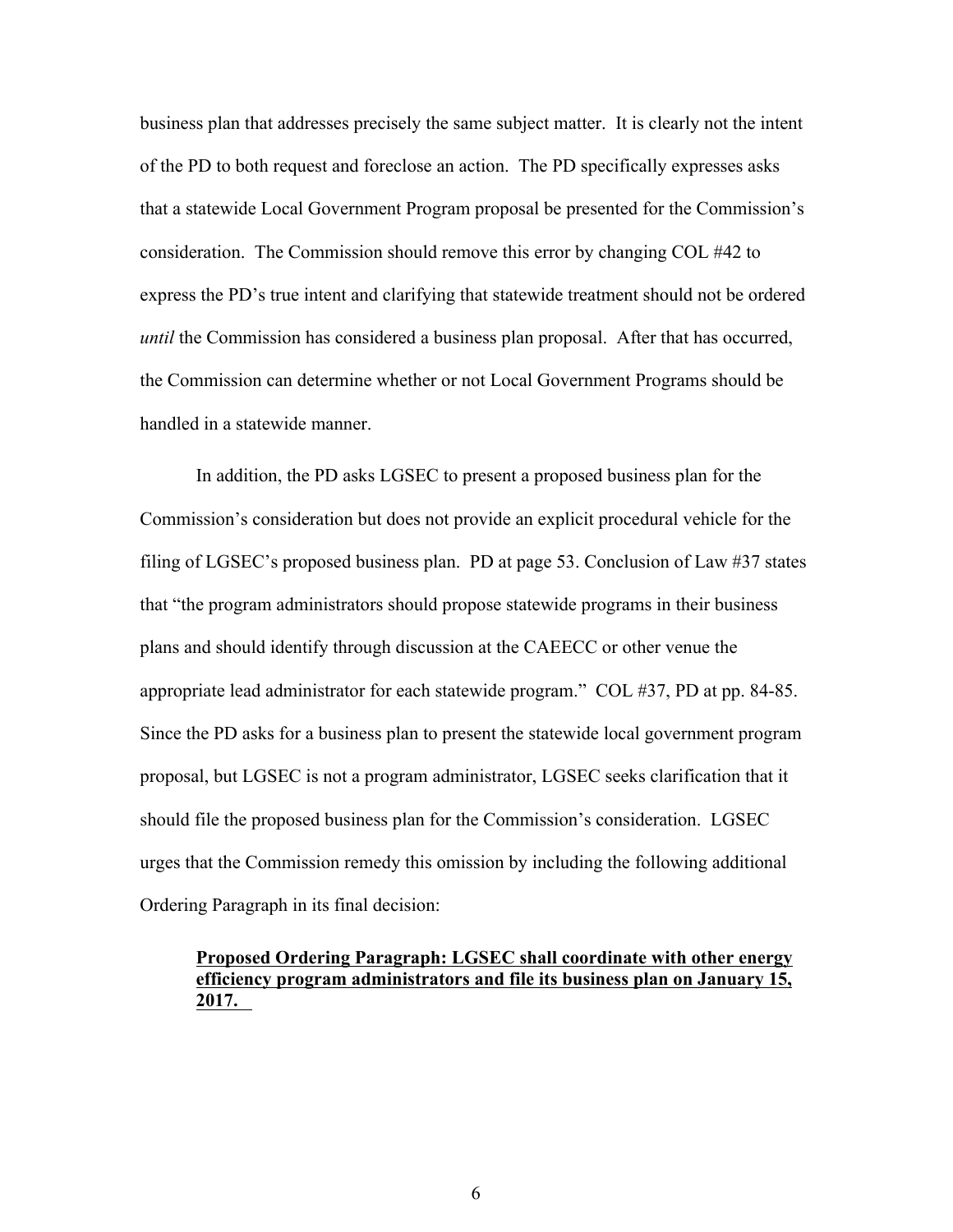Without this Ordering Paragraph, it appears that LGSEC would be required to request that an existing program administrator include LGSEC's statewide local government program proposal within its business plans in order to enable filing it for the Commission's consideration and approval. This result can be avoided by providing the explicit direction with LGSEC's proposed Ordering Paragraph.

For all these reasons, LGSEC respectfully requests that the Commission

recognize that Conclusion of Law #42 is in error and that it be corrected to state:

Conclusion of Law #42: Local Government Programs should not be required to be handled in a statewide manner **until the Commission has considered LGSEC's proposed business plan.** 

In addition, LGSEC comments that the PD errs by omitting an Ordering

Paragraph to provide clear procedural direction to LGSEC to coordinate with other

program administrators and file its proposed business plan on January 15, 2017.

Accordingly, LGSEC urges the Commission correct this technical error to add the

following Ordering Paragraph:

### **Proposed Ordering Paragraph: LGSEC shall coordinate with other energy efficiency program administrators and file its business plan on January 15, 2017.**

Respectfully submitted,

 $Bv:$ 

Howard W. Choy

 Howard W. Choy Chair, Board of Directors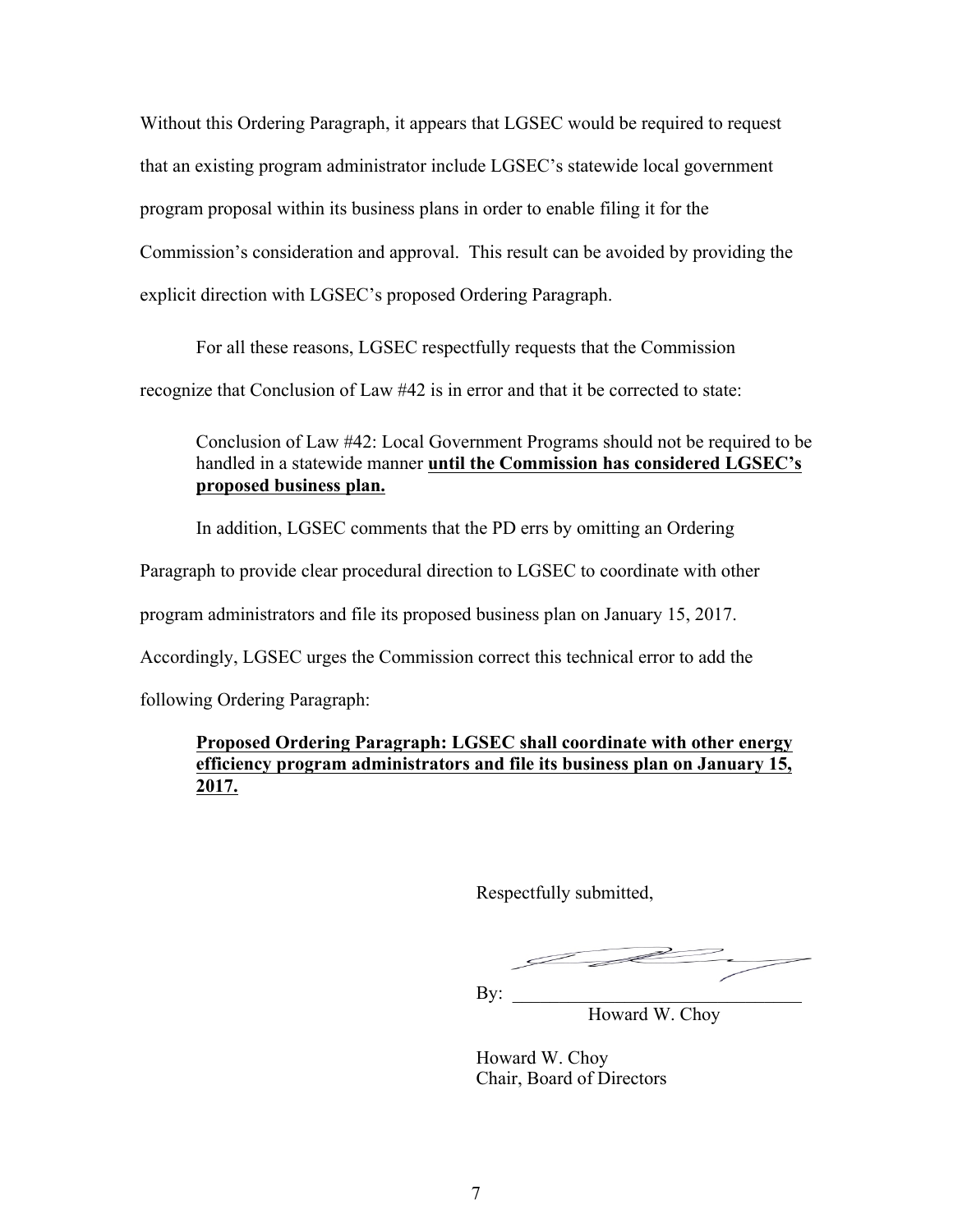Local Government Sustainable Energy Coalition C/O County of Los Angeles, Office of Sustainability 1100 North Eastern Avenue Los Angeles, California 90063 Telephone: (323) 267-2006 E-mail: regfilings@lgsec.org

For the LOCAL GOVERNMENT SUSTAINABLE ENERGY COALITION (LGSEC)

August 8, 2016